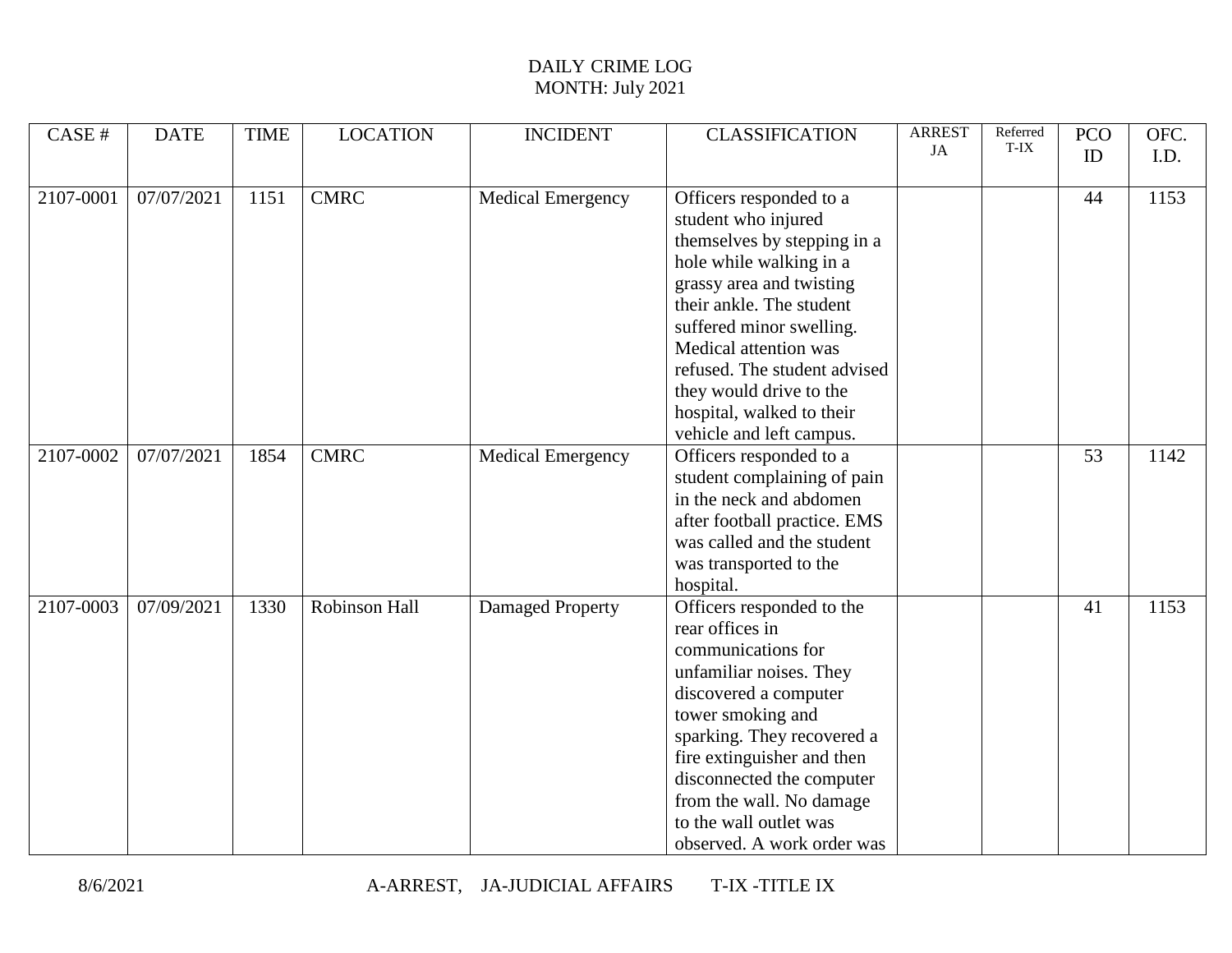## DAILY CRIME LOG MONTH: July 2021

|           |            |      |             |                       | submitted to DIT to repair   |    |    |      |
|-----------|------------|------|-------------|-----------------------|------------------------------|----|----|------|
|           |            |      |             |                       | the computer.                |    |    |      |
| 2107-0004 | 07/15/2021 | 0854 | Lot A       | <b>Found Property</b> | A university mail room       |    | 41 | 1153 |
|           |            |      |             |                       | employee called              |    |    |      |
|           |            |      |             |                       | communications to see if a   |    |    |      |
|           |            |      |             |                       | package had been delivered   |    |    |      |
|           |            |      |             |                       | by an Amazon carrier to the  |    |    |      |
|           |            |      |             |                       | guard booth area for a       |    |    |      |
|           |            |      |             |                       | student. Officers responded  |    |    |      |
|           |            |      |             |                       | but no package had been      |    |    |      |
|           |            |      |             |                       | delivered. Investigation     |    |    |      |
|           |            |      |             |                       | revealed the package in a    |    |    |      |
|           |            |      |             |                       | grassy area near parking lot |    |    |      |
|           |            |      |             |                       | A. The same was recovered    |    |    |      |
|           |            |      |             |                       | and given to the owner       |    |    |      |
|           |            |      |             |                       | without incident.            |    |    |      |
| 2107-0005 | 07/19/2021 | 1430 | <b>FPAC</b> | Damaged Property      | Officers responded to the    |    | 43 | 1153 |
|           |            |      |             |                       | FPAC loading dock for        |    |    |      |
|           |            |      |             |                       | exposed wires on a light     |    |    |      |
|           |            |      |             |                       | pole. The wires were         |    |    |      |
|           |            |      |             |                       | protruding from a service    |    |    |      |
|           |            |      |             |                       | entrance due to the cover    |    |    |      |
|           |            |      |             |                       | being removed by an          |    |    |      |
|           |            |      |             |                       | unknown person (s). A        |    |    |      |
|           |            |      |             |                       | work order was submitted to  |    |    |      |
|           |            |      |             |                       | facilities to replace the    |    |    |      |
|           |            |      |             |                       | cover.                       |    |    |      |
| 2107-0006 | 07/23/2021 | 1051 | Haley       | Disorderly            | Officers responded to a call | JA | 41 | 1143 |
|           |            |      |             |                       | for a disorderly person.     |    |    |      |
|           |            |      |             |                       | Investigation revealed a     |    |    |      |
|           |            |      |             |                       | student of the Bulldog       |    |    |      |
|           |            |      |             |                       | Academy was having           |    |    |      |
|           |            |      |             |                       | conduct issues. The student  |    |    |      |
|           |            |      |             |                       | and incident were referred   |    |    |      |